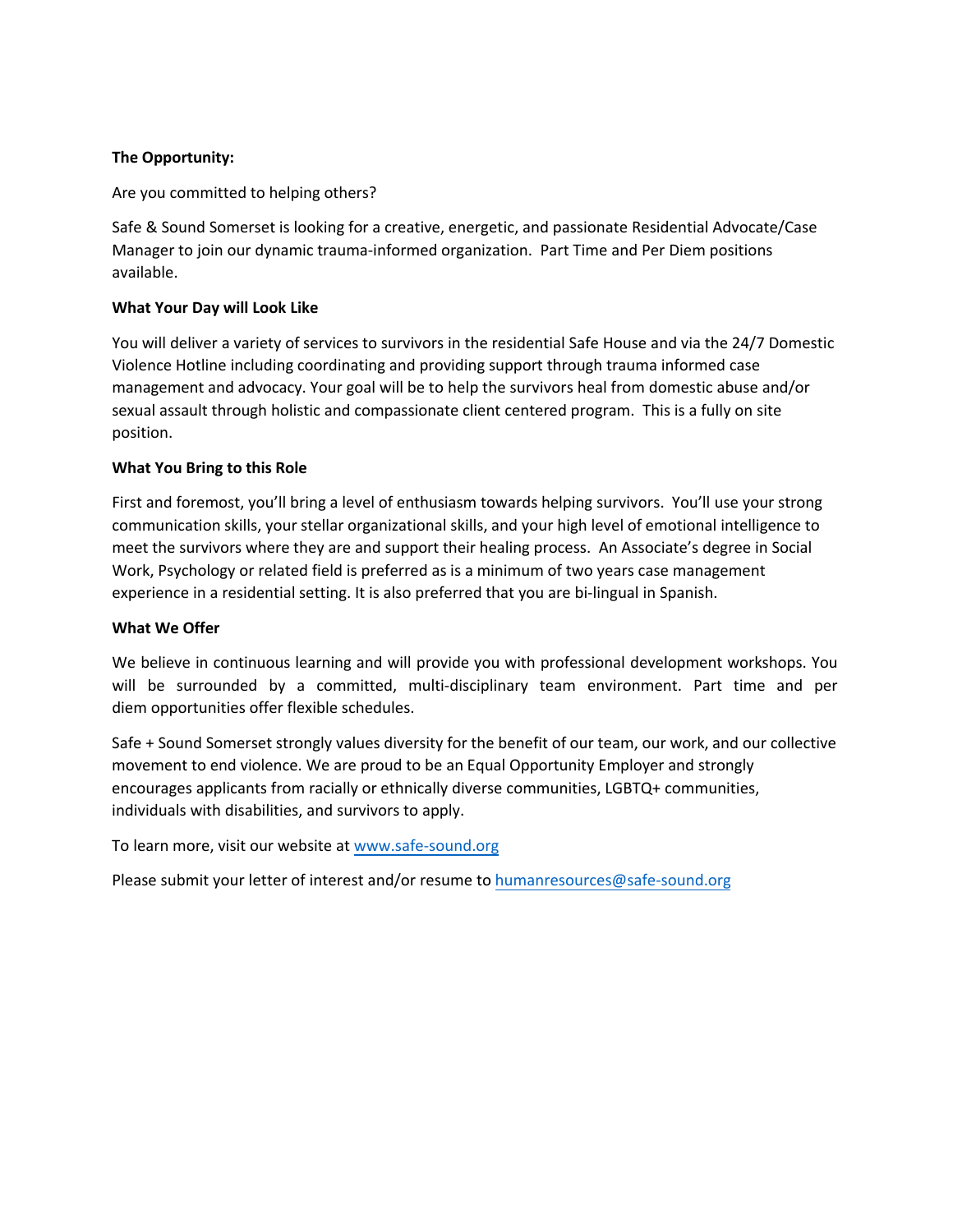

| <b>Position Title:</b> | Advocate, Residential Services                                                                                                                                                             |
|------------------------|--------------------------------------------------------------------------------------------------------------------------------------------------------------------------------------------|
| <b>Work Hours:</b>     | Part Time and Per Diem                                                                                                                                                                     |
| Exempt/Nonexempt:      | Nonexempt                                                                                                                                                                                  |
| Immediate Supervisor:  | Coordinator, Residential Services                                                                                                                                                          |
| Job Summary:           | This position is responsible for providing trauma informed support,<br>and advocacy services to survivors in the residential safe house and<br>24/7 domestic and sexual violence helpline. |
| Title Band:            | Advocate, Per Diem                                                                                                                                                                         |
| Remote Eligibility:    | No.                                                                                                                                                                                        |
| Salary Range:          | $$17-$22$ per hour                                                                                                                                                                         |

### **I.** Duties and Responsibilities

## A. Client Navigation and Advocacy

- 1. Answer and respond to hotline communications and conduct assessments, crisis intervention, education, advocacy, and referral services as needed.
- 2. Responsible for the daily support of clients in the shelter program, located at the Safe House and designated offsite location.
- 3. Provide supportive education-based advocacy services to program clients. This includes but is not limited to supportive listening, financial planning, community resources, employment, and housing information.
- 4. Provide advocacy services to support program clients, including but not limited to systems interventions with social services, financial planning, employment, and housing.
- 5. Responsible for overall client support and navigation of confidentially located Safe House.
- 6. Support coordination of supportive services for shelter residents, including but not limited to transportation, basic needs acquisition and onsite or virtual support groups and more.
- 7. Maintains location confidentiality, safety, and security.

## B. Reporting and Documentation

1. Maintains daily documentation of client records, hotline calls, and files according to organizational policies and procedures.

## C. Organizational

1. Participates in organizational, department and team meetings/committees and trainings as directed.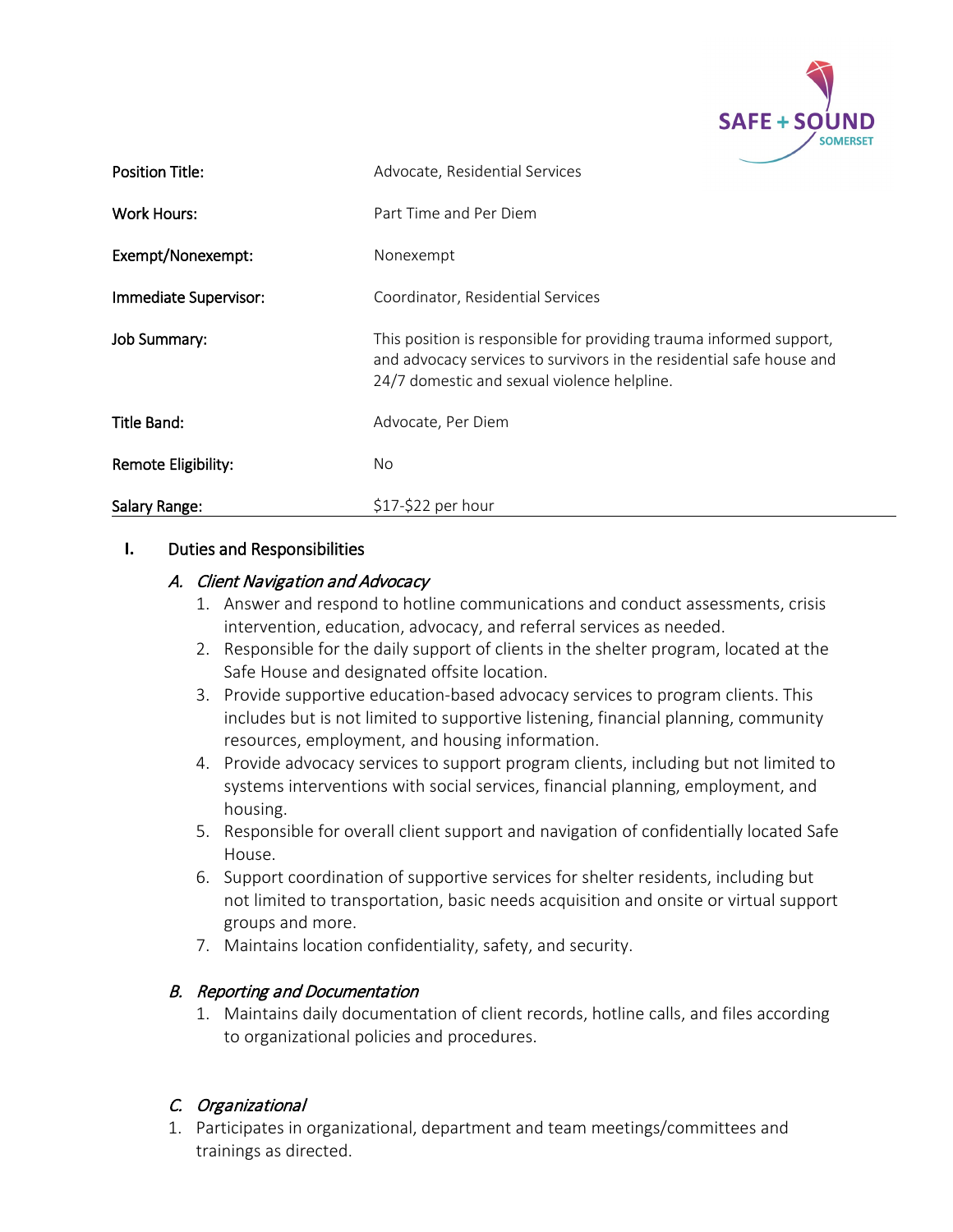# **II.** Supervisory

N/A

# **III.** Qualifications and Skills

- 1. Associate degree in Human Services, Psychology or related field preferred; relevant experience may be substituted for educational requirement.
- 2. Minimum of two years' experience, in a residential setting, advocacy or crisis intervention preferred.
- 3. Strong knowledge of domestic violence / sexual assault preferred., 60-hour training certification a plus.
- 4. Ability to work independently and in team collaboration.
- 5. Proficiency in Microsoft Office 365 Suite, database navigation, remote communication and work technology.
- 6. Bilingual (English/Spanish) preferred.

# **IV.** Requirements of Employment

- 1. Background Check: Satisfactory result required upon hiring and every 3 years to maintain employment.
- 2. Completion of Mandatory 60-hour training in Domestic Violence/Sexual Assault within the first 90 days of employment.
- 3. Completion of Trauma 101 Training within first 6 months of employment.
- 4. Must be able to remain in a stationary position at least 50% of the time;
- 5. Required to occasionally move about inside the office to access file cabinets, office machinery, and move boxes and materials, up to 20 lbs.
- 6. Staff may be required to work outside of normally designated work hours to provide shelter coverage including evenings, weekends and holidays. Additional shift differential paid for overnight coverage (11pm – 7am).
- 7. Any other duties as assigned and deemed necessary for the continuation and improvement of the program and/or organization.

Safe+Sound Somerset provides equal employment opportunities to all employees, applicants, and job seekers and is committed to making decisions using reasonable standards based on the individual's qualifications as they relate to a particular employment action including recruiting, hiring, placement, promotion, termination, layoff, recall, transfer, leaves of absence, compensation, and training. No person shall be discriminated against in employment or harassed because of race, color, religion, sex, sexual orientation, gender identity or expression, national or ethnic origin, age, military status, marital status, parental status, ancestry, genetics, or any other characteristics protected by federal, state, or local laws.

Safe+Sound Somerset complies with all federal and state laws concerning the employment of persons with disabilities and acts in accordance with such regulations and guidance including the Americans with Disabilities Act (ADA).